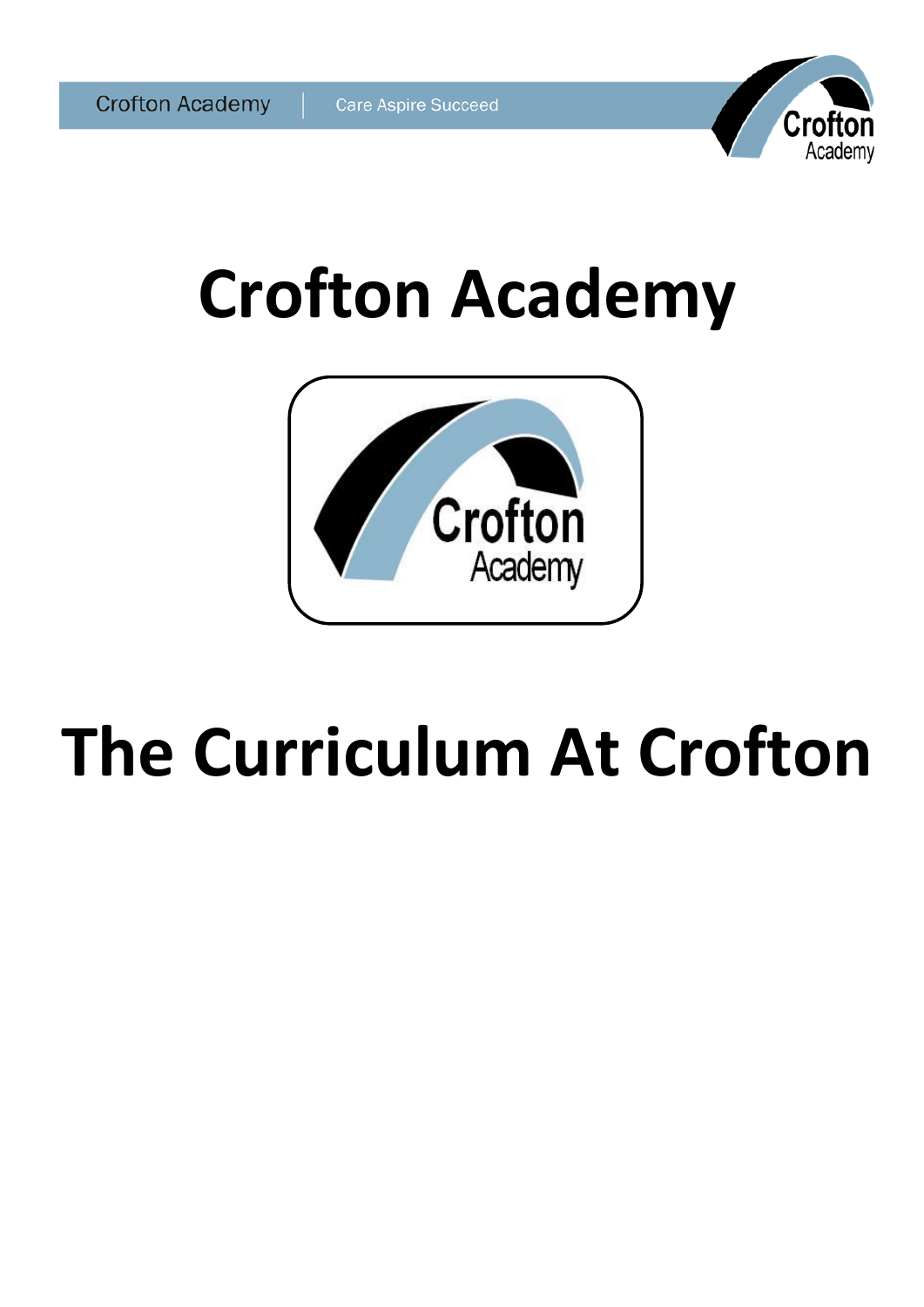

#### **THE CURRICULUM AT CROFTON ACADEMY**

We believe that every pupil at Crofton Academy, irrespective of their starting point, is entitled to a broad and balanced curriculum that will enable them to continue their learning journey post 16 and beyond. We endeavour to give the opportunity for every pupil to make excellent progress as well as developing the learning skills they need for the future, such as how to learn independently, how to manage information, how to manage and work with people and how to be good, active citizens. Our intent is to work with pupils on their spiritual, moral, social, cultural, mental and physical development. Pupils will be literate and numerate; we have high expectations of their behaviour and achievement, alongside ensuring that pupils know how to be ready to learn, how to respect themselves and others and how to be safe.

We teach a broad and balanced curriculum across pupils' five year learning journey to fully prepare our pupils for further study and the working world. The curriculum includes a range of vocational options to meet the needs of all pupils.

#### **CURRICULUM INTENT**

At Crofton Academy every individual will be cared for, supported and challenged to maximise their potential in order to create a feeling of self-worth and ambition. Our core values of care, aspire, succeed are at the heart of everything we do. We set high expectations to ensure that every pupil excels across all aspects of academy life. Our intention is to ensure pupils make outstanding progress and that the curriculum removes any potential barriers to learning.

We want our pupils to leave with knowledge and skills which will not only create excellent life opportunities, but will also prepare them exceptionally well for life beyond the academy.

#### **At Crofton Academy pupils will:**

- experience a broad, deep and knowledge rich curriculum;
- be literate and numerate;
- have high expectations for their behaviour and achievement;
- build their character;
- develop their cultural, social, moral, mental and physical development;
- secure foundations for progression.

## **PUPILS WILL EXPERIENCE A BROAD, DEEP AND KNOWLEDGE RICH CURRICULUM**

Our curriculum is always under review and this year we have adapted the five year journey that our pupils take. At KS3, the curriculum is broad and pupils learn essential knowledge built around a 'learning journey' and 'Big Ideas' to ensure they have a deep understanding across a range of subjects. There are many opportunities built into lessons to secure the need to recall and retrieve previous learning so that knowledge is fully embedded. The curriculum is designed in a way to ensure that pupils develop a deep understanding across a range of subjects and align fully with the National Curriculum. At KS4 pupils choose 4 option choices. All pupils have equal access to subjects and pupils are offered a range of both GCSE and vocational options. Pupils also continue to be taught our five year Personal Development Programme. The curriculum is designed to offer stretch and challenge, equity of delivery and to provide a broad and balanced curriculum that provides the flexibility needed to maximise outcomes, keep post 16 choices wide and improve life chances for all pupils. The curriculum will be enriched and will ensure that the pupils build the cultural capital they need to become successful and well-educated citizens.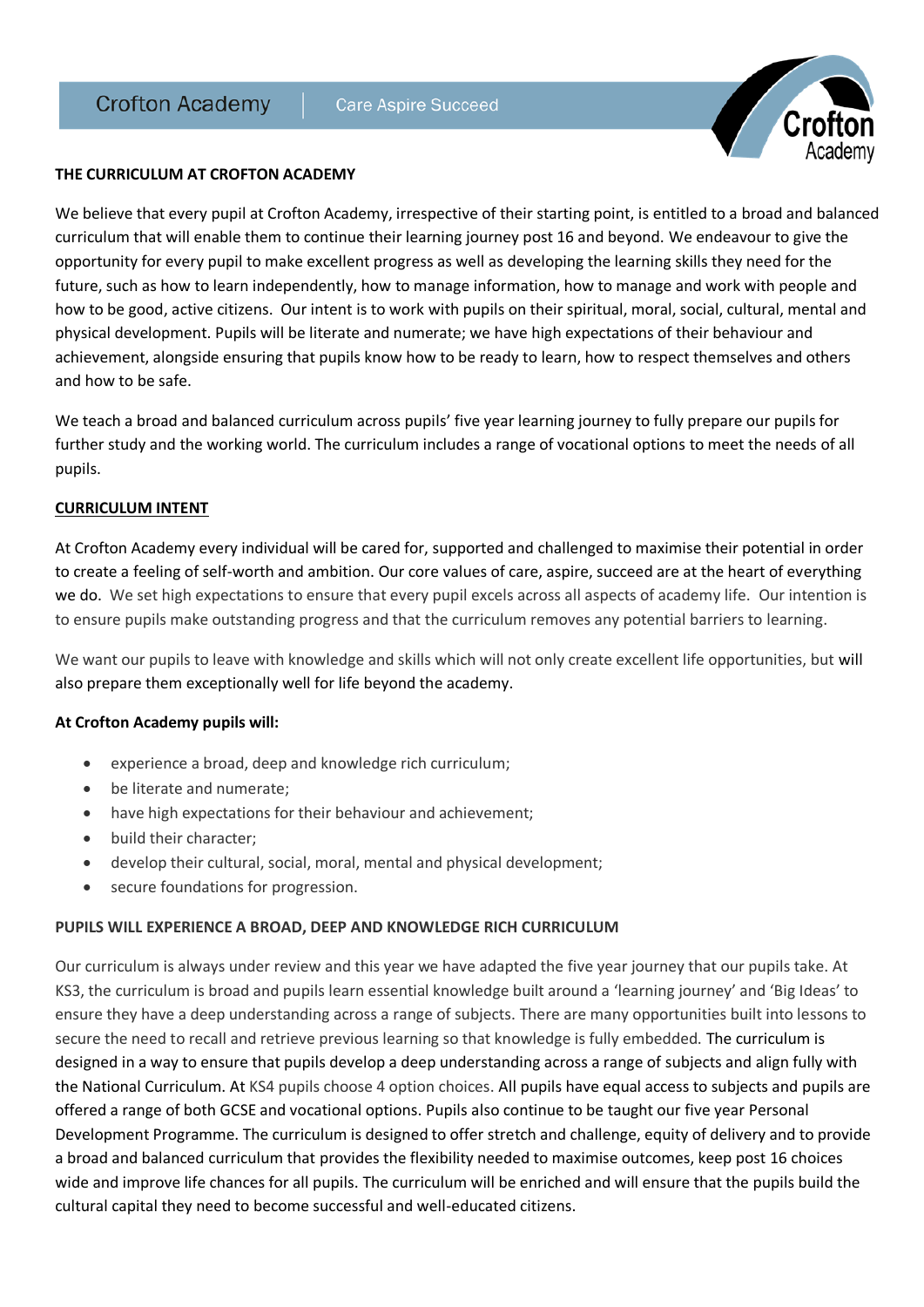

#### **PUPILS WILL BE LITERATURE AND NUMERATE**

The academy ensures that pupils are literate and numerate enabling them to flourish, thrive and access the next stage of their education, employment or training. Improving reading is a high priority. All Year 7 - Year 10 pupils are following the Accelerated Reading programme and Drop Everything and Read is part of our curriculum. All pupils are expected to read widely and access a diverse range of high quality and aspirational texts through carefully planned department curriculum mapping. The development of pupil language and oracy is at the forefront of our curriculum as we understand how vital it is for our pupils to build confidence in communication skills not only for their time in school, but also to prepare them for working life. We ensure pupils have opportunities in all subjects to discuss, challenge and build on other points of view and to develop their formality of language to ensure they can have the confidence to speak to different audiences. Weekly numeracy activities take place in Year 7- Year 9 registrations and numeracy skills are embedded across the curriculum. Incisive intervention also takes place.

#### **PUPILS WILL HAVE HIGH EXPECTATIONS FOR THEIR BEHAVIOUR AND ACHIEVEMENT**

The academy is inclusive and ambitious for all. We have high expectations of all pupils and provide opportunity for pupils to learn what is expected of them morally. Our behaviour policy ensures that pupils learn that actions have consequences and they can accept and appreciate differences between people. Whilst pupils gain knowledge through KS3 and KS4, we also want them to become learners who are enquiring, enthusiastic, engaged and mannerly. Pupils develop high expectations of themselves and embed our key principles at the academy: Ready. Respect. Safe. Epraise is used to reward pupils.

## **PUPILS WILL BUILD THEIR CHARACTER**

We are committed to improving life chances and aspirations for our pupils. Our Personal Development programme provides a solid foundation to allow pupils to learn about the skills and qualities that will enable them to be well rounded citizens, linked to building character and resilience. We encourage pupils to participate in wider curriculum opportunities and to engage in 'bigger picture' work within lessons. We also are building further opportunities for pupil leadership across Year 7 - Year 11.

# **PUPILS WILL DEVELOP THEIR CULTURAL, SOCIAL, MORAL, MENTAL AND PHYSICAL DEVELOPMENT**

At Crofton Academy we take a range of opportunities to develop pupils as a whole, not just academically. Pupils traditionally take part in a range of experiences, learning opportunities and events that support 'Our School Has A Mind To be Kind'. Pupils are prepared for life in modern Britain through 'Bigger Picture' work in lessons, our personal development programme, registration activities and themed weeks and assemblies. Drop down days are used to enrich their PSHE - Personal Social Health and Economic Education. During these events, guest speakers visit school to deliver sessions and collaborate with pupils in order for them to learn how to keep themselves (and others) healthy and safe. Examples of topics which may be explored are: mental health awareness; keeping safe; RSE work etc. Furthermore, these topics are carefully chosen in order to encourage pupils' awareness and understanding of their protected characteristics within The Equality Act 2010. Pupils are actively encouraged to take part in charitable, cultural and sporting activities.

## **PUPILS WILL SECURE FOUNDATIONS FOR PROGRESSION**

It is our intention at the academy to ensure pupils have secure foundations for progression into further education and apprenticeships. From Year 7, pupils receive careers information with a clear focus on the Gatsby benchmarks and this is supported through drop-down days twice yearly and a focused careers week. Over the course of 5 years, pupils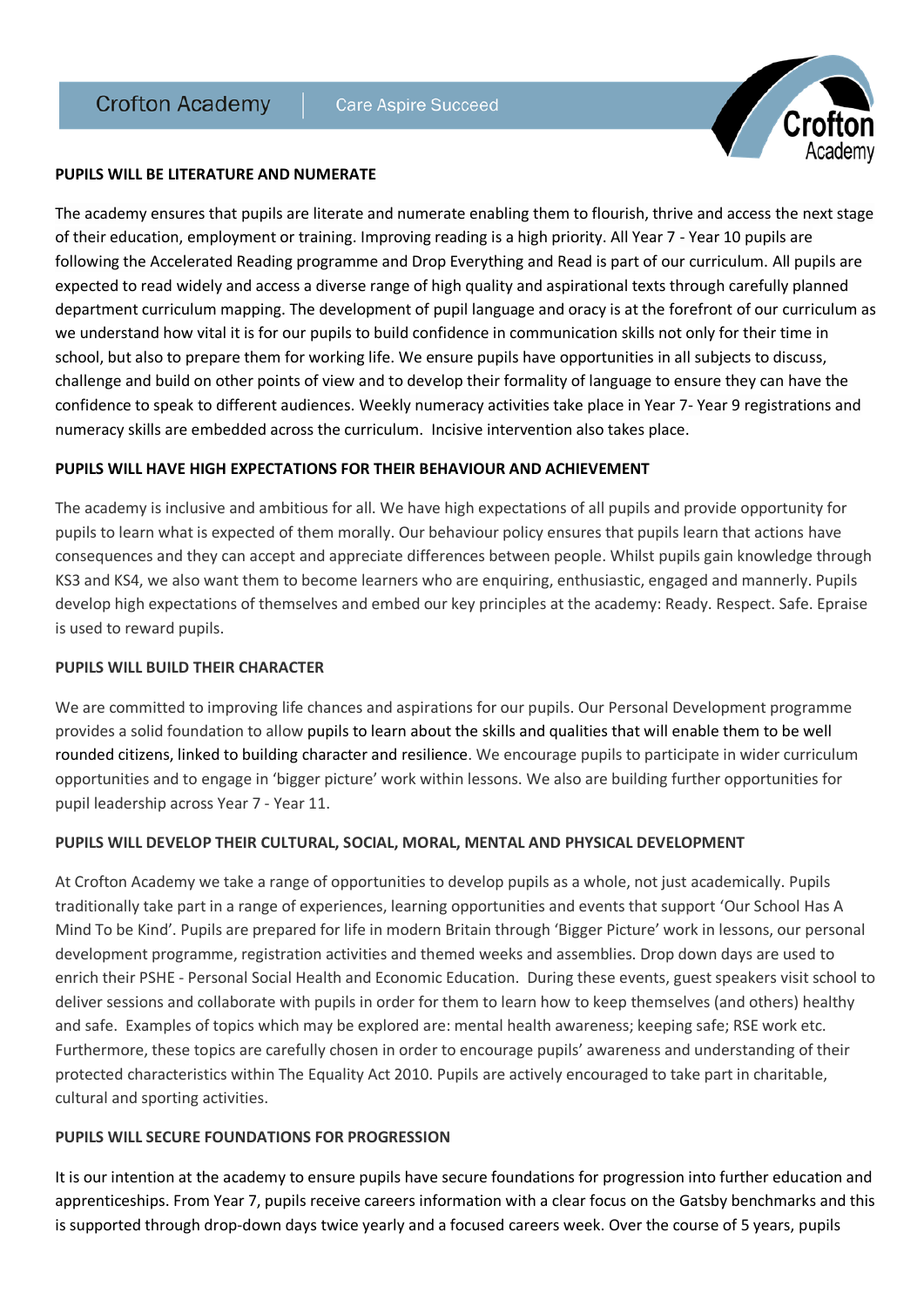

receive a rigorous and ambitious, bespoke program that exposes our pupils to a huge range of voices and experiences and is fully compliant with the Gatsby benchmarks. . Parents are very much informed and pupils have many opportunities to explore the different choices available to them. We want all of our pupils to be aspirational and to recognise the opportunities post-16 and beyond.

# **CURRICULUM IMPLEMENTATION**

The academy believes that a carefully planned and structured curriculum is the foundation upon which excellent learning and development is built. The curriculum is designed and implemented in such a way that it builds on prior knowledge and prepares pupils for the next stage in their education. This is complimented by the academy's '10 steps to outstanding' teaching and learning philosophy. This ensures that lessons are engaging and suitably scaffolded so that all pupils are able to access the curriculum content and are able to spend the large majority of time in lesson working independently at their level of ability.

Development of language and building knowledge are integral to curriculum planning. Subject Leaders, who are experts in their subjects, carefully construct a curriculum that promotes a deep understanding of a wide range of topics. Teachers plan learning that allows pupils to embed and recall knowledge through techniques such as interleaving of topics and spaced practice. This builds firm foundations for progression to the next level, exam success and an understanding of the wider world.

## **KS3**

At KS3 the curriculum is designed around 'Big Ideas'. This encourages pupils to focus on deeper learning to ensure real understanding of key concepts. Each big idea topic has a planned learning journey with clear statements setting out what pupils need to know, understand and do at each stage of their learning. Lesson planning incorporates link to prior learning and is explicit about the expected knowledge to be learned, ensuring that pupils know more and remember more – so that they can do more. The National curriculum content is carefully tracked to ensure that pupils have covered all areas of non-statutory KS4 subjects by the end of Y9.

## **KS4**

Options are structured in such a way to allow pupils a free choice. This ensures equity of delivery, with all pupils having equal access to subjects. The options are designed to stretch and challenge pupils and to meet the demands of the local labour market. Pupils are offered a mixture of practical and academic subjects from all areas of the curriculum. Within the option subjects, the academy offers a range of different accreditation routes including academic and vocational options. This model is designed to offer stretch and challenge, equity of delivery and to provide a broad and balanced curriculum that provides the flexibility needed to maximise outcomes, keep post-16 choices wide and improve life chances for all pupils. So this model maintains the widest possible choice for progression routes Post 16 as every pupil will have a greater range of subjects on which to choose future opportunities for education and training.

# **PERSONAL DEVELOPMENT FIVE YEAR PROGRAMME**

At school we work hard to make sure that all pupils understand how to get the best out of their time with us. It is crucial that pupils are safe, respected, responsible and ready to learn. It's also vital that alongside working with pupils for exam success, we also prepare them for their futures. Indeed, we want to support pupils to be able to contribute positively to society and to find success and happiness in the choices that they make. Our Personal Development Programme underpins this. It is about attitudes and behaviours.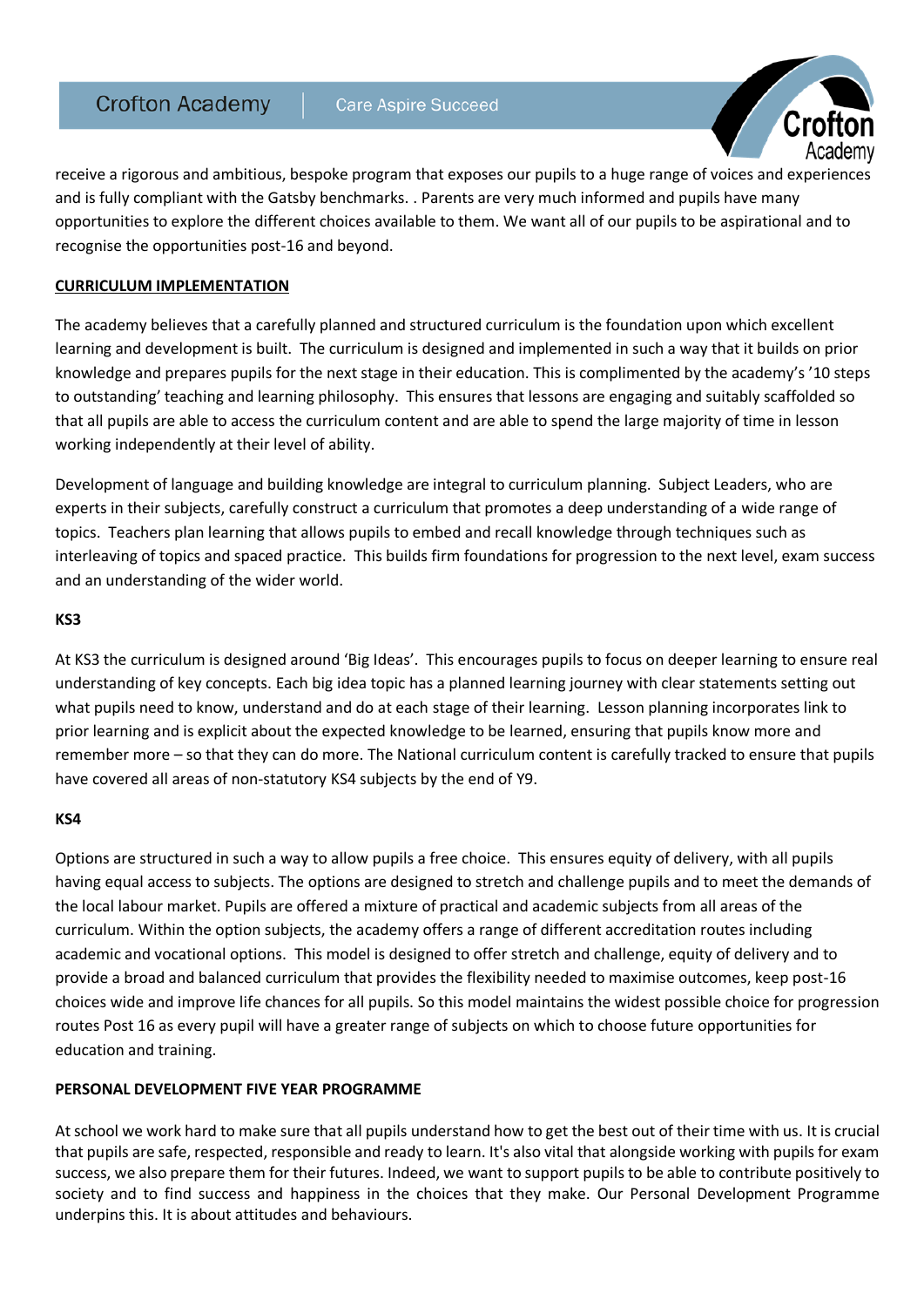

Pupils will follow a five year programme that incorporates: traditional PSHE; Careers and Progression Guidance; Social, Moral, Spiritual and Cultural Education and Fundamental British Values work. It will also provide pupils with citizenship and leadership opportunities. This will support pupils to learn how to appropriately debate, and guide them to be able to make their own informed decisions. This will support pupils in their development - teaching them how to build strong, positive relationships and providing opportunities and experiences to learn about our world.

# **CURRICULUM IMPACT**

At Crofton Academy our curriculum will:

- ensure that the sequence of learning builds on prior knowledge and skills, whilst supporting future progression;
- recognise and support the diverse needs of everyone, so enabling all pupils to fulfil their potential;
- ensure pupils know more, remember more and can do more.
- ensure pupils make at least expected progress with some making better than expected progress to achieve excellence.
- encourage pupils to be reflective, develop curiosity and promote debate, whilst teaching resilience in a drive for success;
- lead to qualifications that are of worth for employers and for entry to further and higher education.
- enable all pupils to fulfil their potential.
- meet the needs of pupils of all abilities at the academy.
- allow pupils to acquire an appreciation and respect for their own and other cultures.
- prepare pupils to compete in the global economy.
- prepare pupils to make informed choices at the end of KS3, KS4 and beyond.
- help students develop lively, enquiring minds and the ability to question and argue rationally.

## **CURRICULUM EQUALITY AND DIVERSITY**

At Crofton Academy, equity and diversity is promoted through a fully inclusive curriculum. This is achieved by:

- The promotion of equality of opportunity.
- The teaching of the FBV of tolerance and respect throughout the curriculum.
- Challenging discrimination and stereotypes in all areas of the curriculum.
- Monitoring the curriculum and personal development provision to ensure that it is representative of a diverse range of cultures.
- Ensuring that the curriculum is planned and delivered in such a way that all pupils are able to access the core knowledge and make rapid and sustained progress.
- Close APS in attainment and progress between all pupils and groups of pupils, in particular those classes as disadvantaged, SEND, LAC and pupils from minority ethnic groups.

## **CURRICULUM REVIEW**

Curriculum implementation will be reviewed and quality assured through line management, curriculum review, pupil voice and lesson visits.

The curriculum delivered in each subject will reviewed annually by subject leaders to ensure the sequence of delivery allows pupils to build on their knowledge and that pupils are sufficiently stretched and challenged.